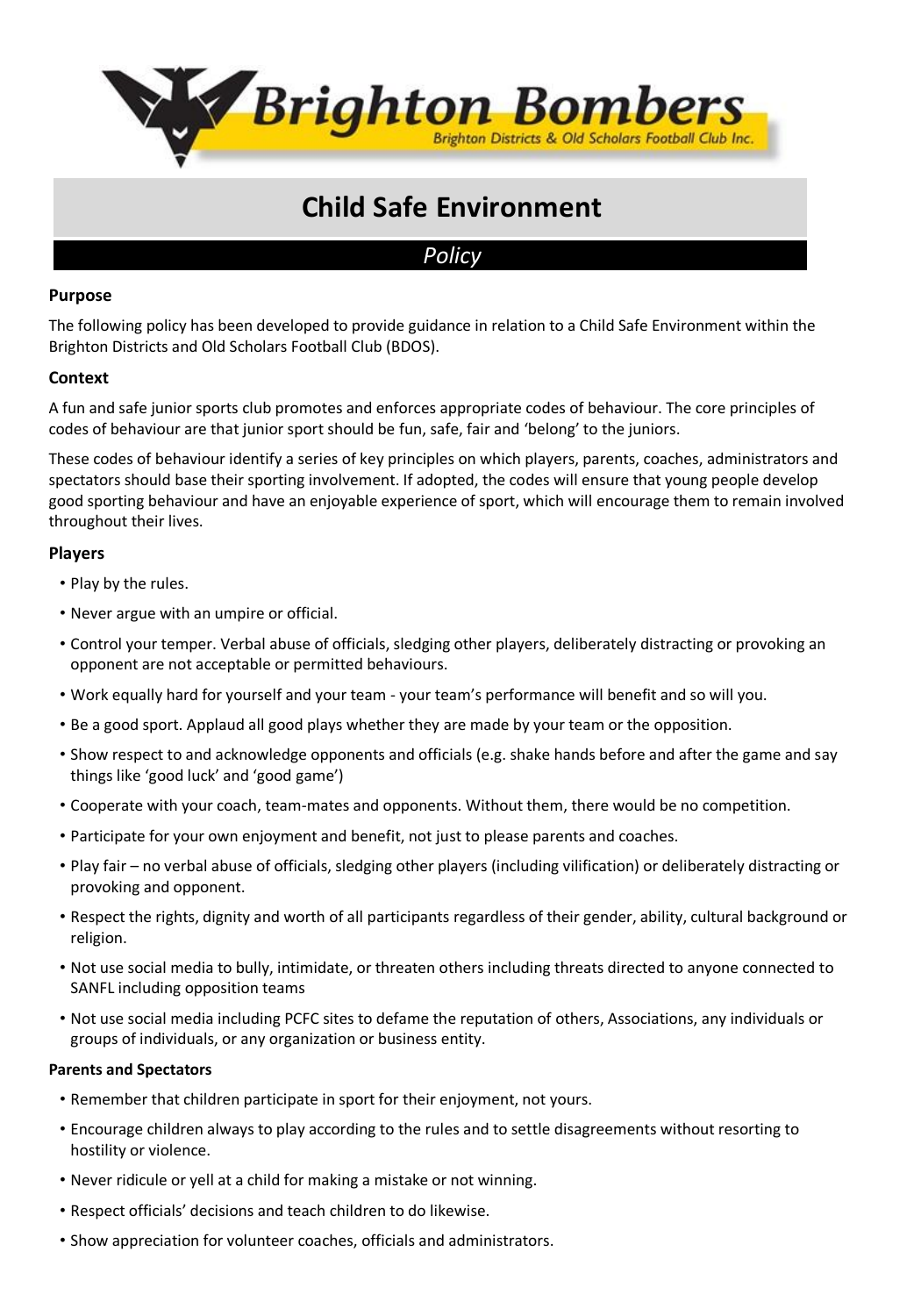- Applaud good performance and efforts from all individuals and teams. Congratulate all participants, regardless of the game's outcome.
- Condemn the use of violence, verbal abuse or vilification in any form, whether it is by spectators, coaches, officials or players.
- Support policy and practices (and lead by example) in relation to responsible use of alcohol and to child protection issues.
- Respect the rights, dignity and worth of every young person regardless of their gender, ability, cultural background or religion.
- Not use social media to bully, intimidate, or threaten others including threats directed to anyone connected to SANFL including opposition teams
- Not use social media including PCFC sites to defame the reputation of others, Associations, any individuals or groups of individuals, or any organization or business entity.

#### **Coaches**

- Remember that young people participate for pleasure and winning is only part of the fun.
- Give young people the chance to try out different playing positions.
- Create opportunities for participants to learn appropriate sports behaviour as well as basic skills.
- Keep up to date with the coaching practices and qualifications and the principles of physical growth and development. • Promote a culturally tolerant environment.
- Help young people understand that playing by the rules is their responsibility.
- Encourage young people to participate in administration, coaching and umpiring as well as playing.
- Operate within the rules and spirit of your sport and teach your players to do the same.
- Relate to officials in a courteous and polite way.
- Ensure that any physical contact with a young person is appropriate to the situation and necessary for the player's skill development.
- Condemn the use of violence, verbal abuse or vilification in any form, whether it is by spectators, coaches, officials or players.
- Implement policy and practices (and lead by example) in relation to responsible use of alcohol
- Listen to your players and ensure that the time they spend with you is a positive experience.
- Respect the rights, dignity and worth of all participants regardless of their gender, ability, cultural background or religion.
- Not use social media to bully, intimidate, or threaten others including threats directed to anyone connected to SANFL including opposition teams
- Not use social media including PCFC sites to defame the reputation of others, Associations, any individuals or groups of individuals, or any organization or business entity.

#### **Administrators**

- Involve young people in planning, leadership, evaluation and decision making related to the activity.
- Give all young people equal opportunities to participate.
- Create pathways for young people to participate in sport not just as a player, e.g. as an umpire, administrator etc.
- Provide quality supervision and instruction for junior players and ensure volunteers are adequately trained.
- Direct coaches and officials to highlight appropriate behaviour and skill development.
- Ensure that everyone emphasises fair play, not winning at all costs.
- Give a code of behaviour sheet to spectators, parents, coaches and players and encourage them to follow it.
- Remember, you set an example. Your behaviour and comments should be positive and supportive.